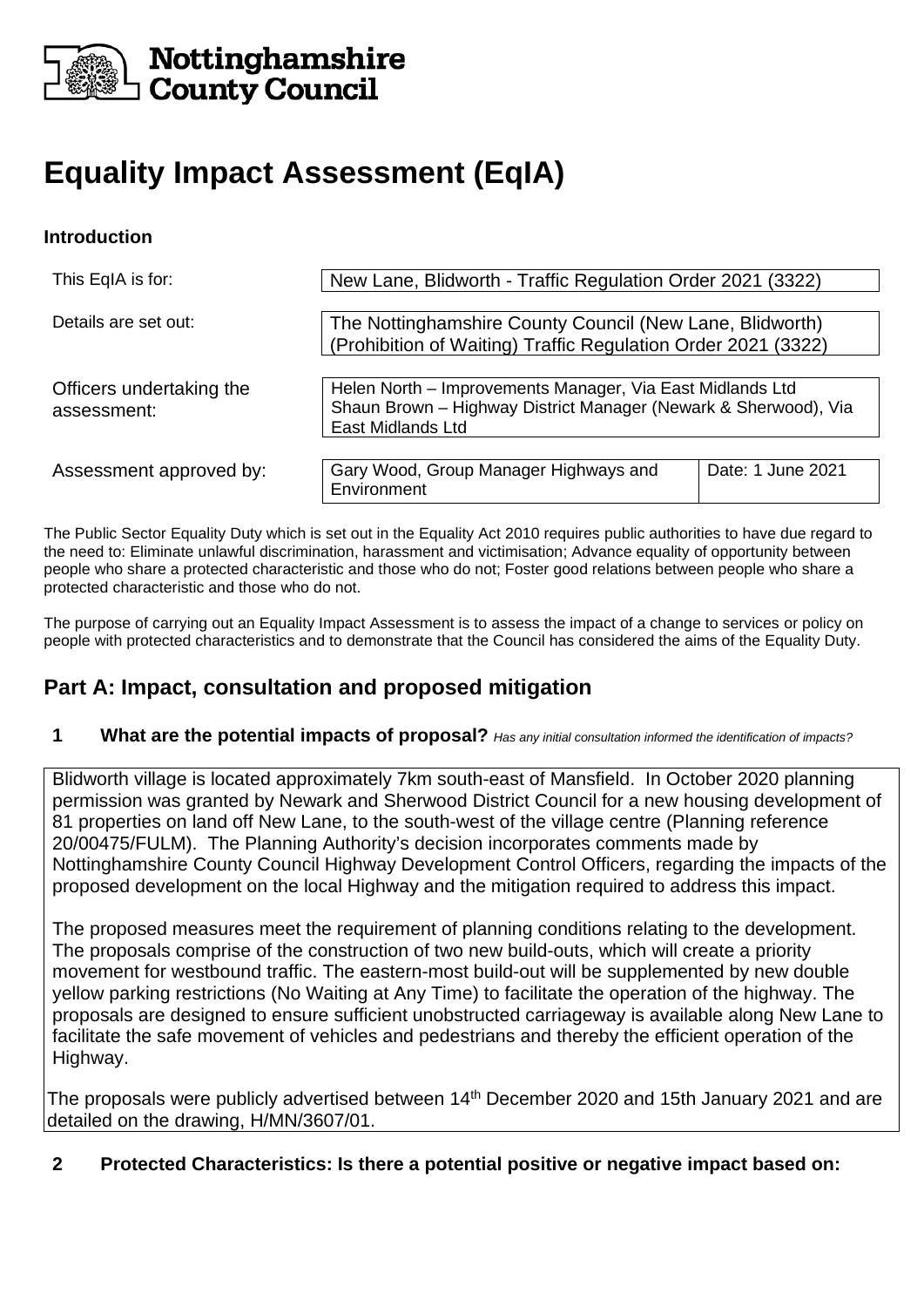| Age                                                      | <b>⊽</b> Positive | ∃Negative       | $\Box$ Neutral Impact                       |
|----------------------------------------------------------|-------------------|-----------------|---------------------------------------------|
| <b>Disability</b>                                        | <b>⊡</b> Positive | $\Box$ Negative | $\Box$ Neutral Impact                       |
| Gender reassignment                                      | $\Box$ Positive   | $\Box$ Negative | $\triangleright$ Neutral Impact             |
| Pregnancy & maternity                                    | <b>⊡</b> Positive | $\Box$ Negative | $\Box$ Neutral Impact                       |
| Race<br>including origin, colour or nationality          | $\Box$ Positive   | $\Box$ Negative | $\triangleright$ Neutral Impact             |
| Religion                                                 | $\Box$ Positive   | <b>Negative</b> | <b>⊡</b> Neutral Impact                     |
| Gender                                                   | $\Box$ Positive   | $\Box$ Negative | ⊡ Neutral Impact                            |
| Sexual orientation<br>including gay. Jeshian or bisexual | $\Box$ Positive   | $\Box$ Negative | <b><math>\boxed{}</math></b> Neutral Impact |

**3 Where there are potential negative impacts for protected characteristics these should be detailed including consideration of the equality duty, proposals for how they could be mitigated (where possible) and meaningfully consulted on:**

| How do the potential impacts affect<br>people with protected characteristics<br>What is the scale of the impact? | How might negative impact be<br>mitigated or explain why it is not<br>possible | How will we consult |
|------------------------------------------------------------------------------------------------------------------|--------------------------------------------------------------------------------|---------------------|
| No negative impact.                                                                                              |                                                                                |                     |

## **Part B: Feedback and further mitigation**

#### **4 Summary of consultation feedback and further amendments to proposal / mitigation**

In total 91 responses were received to the consultation, three of which made observations or expressed support for the proposals. In response to a request it is proposed to install bollards within the verge on the northern side of New Lane, to the west of the proposed restrictions, to prevent parking on the verge. The remaining 88 responses are considered to be outstanding objections to the proposals.

Within those objections, two respondents raised concerns about health and wellbeing issues relating to their disability. Both respondents stated that they had limited mobility and needed to access the village centre by car in order to access local shops and services.

Whilst there are no designated disabled parking bays in the area, disabled drivers are entitled to park for up to three hours on single and double yellow lines, where such parking will not cause an obstruction. Alternative parking facilities are also available on adjacent roads, particularly Mansfield Road where dedicated parking bays are already in place directly outside the Post Office and in front of the shops. In addition, unrestricted parking is available along the south-western side of Mansfield Road.

The prohibition of parking on the lower section of New Lane will ensure that no pavement parking occurs, which obstructs pedestrian movements and is particularly detrimental to the disabled or those who use pushchairs or motorised scooters. Due to historic highway constraints, the southern footway narrows towards its eastern end and, as it approaches the junction one part becomes too narrow for use by mobility scooters. An additional pedestrian crossing point, at the eastern build-out, and a